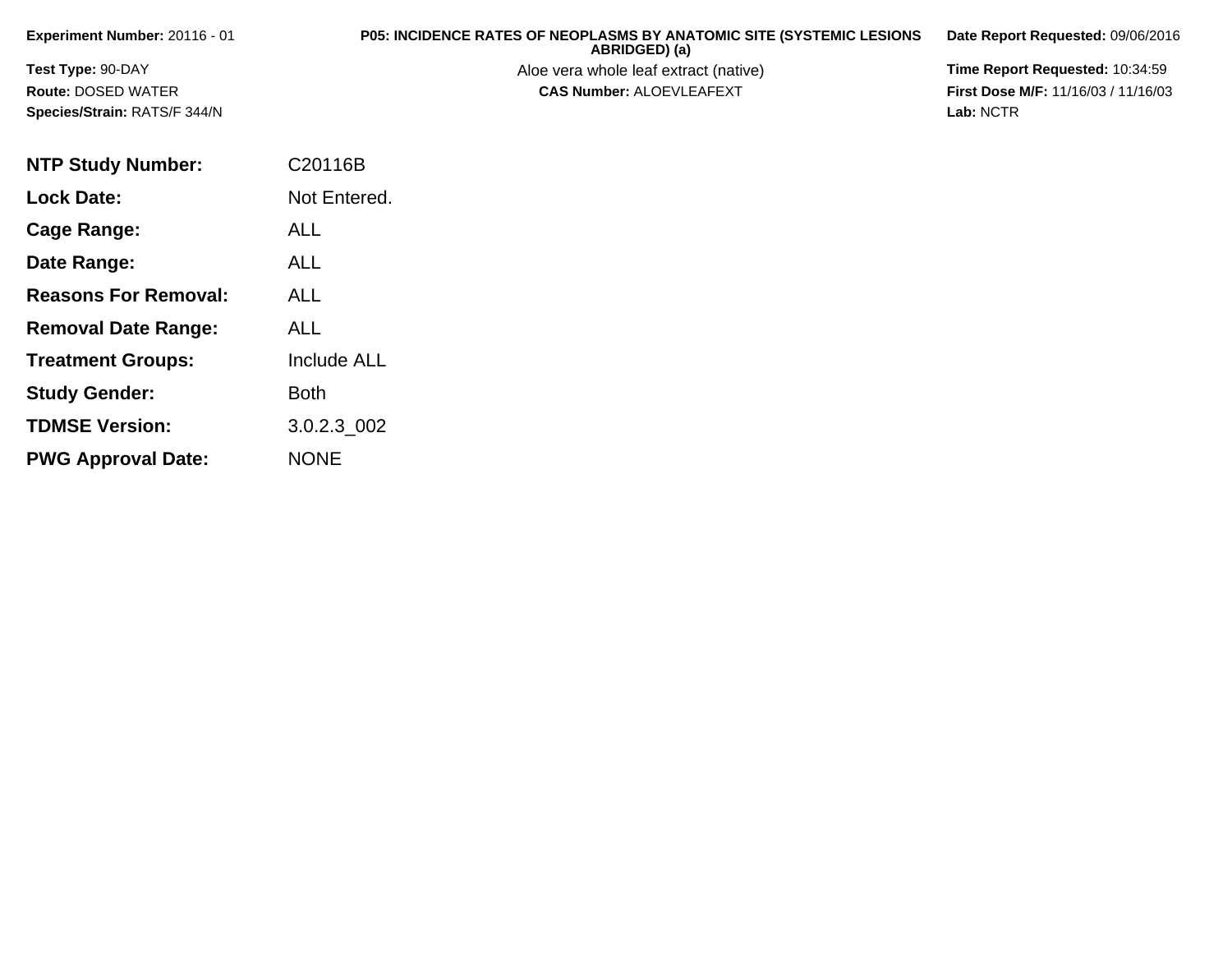| Experiment Number: 20116 - 01                            | P05: INCIDENCE RATES OF NEOPLASMS BY ANATOMIC SITE (SYSTEMIC LESIONS | Date Report Requested: 09/06/2016     |                                 |                 |                                     |  |
|----------------------------------------------------------|----------------------------------------------------------------------|---------------------------------------|---------------------------------|-----------------|-------------------------------------|--|
| Test Type: 90-DAY                                        |                                                                      | Aloe vera whole leaf extract (native) |                                 |                 |                                     |  |
| Route: DOSED WATER                                       |                                                                      |                                       | <b>CAS Number: ALOEVLEAFEXT</b> |                 | First Dose M/F: 11/16/03 / 11/16/03 |  |
| Species/Strain: RATS/F 344/N                             |                                                                      |                                       |                                 |                 |                                     |  |
| <b>FISCHER 344 RATS MALE</b>                             | <b>CONTROL</b>                                                       | <b>1% WLN</b>                         | <b>2% WLN</b>                   | <b>3% WLN</b>   |                                     |  |
| <b>Disposition Summary</b>                               |                                                                      |                                       |                                 |                 |                                     |  |
| <b>Animals Initially In Study</b><br><b>Early Deaths</b> | 12                                                                   | 11                                    | 12                              | 12              |                                     |  |
| <b>Moribund Sacrifice</b><br><b>Survivors</b>            |                                                                      |                                       | $\mathbf{2}$                    | $5\phantom{.0}$ |                                     |  |
| <b>Terminal Sacrifice</b>                                | 12                                                                   | 11                                    | 10                              | $\overline{7}$  |                                     |  |
| <b>Animals Examined Microscopically</b>                  | 12                                                                   | 11                                    | 12                              | 12              |                                     |  |
| <b>ALIMENTARY SYSTEM</b>                                 |                                                                      |                                       |                                 |                 |                                     |  |
| Esophagus                                                | (12)                                                                 | (0)                                   | (12)                            | (12)            |                                     |  |
| Intestine Large, Cecum                                   | (12)                                                                 | (11)                                  | (12)                            | (12)            |                                     |  |
| Intestine Large, Colon                                   | (12)                                                                 | (11)                                  | (12)                            | (12)            |                                     |  |
| Intestine Large, Rectum                                  | (10)                                                                 | (0)                                   | (11)                            | (11)            |                                     |  |
| Intestine Small, Duodenum                                | (12)                                                                 | (0)                                   | (12)                            | (12)            |                                     |  |
| Intestine Small, Ileum                                   | (12)                                                                 | (0)                                   | (12)                            | (12)            |                                     |  |
| Intestine Small, Jejunum                                 | (12)                                                                 | (0)                                   | (12)                            | (12)            |                                     |  |
| Liver                                                    | (12)                                                                 | (11)                                  | (12)                            | (12)            |                                     |  |
| Pancreas                                                 | (12)                                                                 | (0)                                   | (12)                            | (12)            |                                     |  |
| Salivary Glands                                          | (12)                                                                 | (0)                                   | (12)                            | (12)            |                                     |  |
| Stomach, Forestomach                                     | (12)                                                                 | (0)                                   | (12)                            | (12)            |                                     |  |
| Stomach, Glandular                                       | (12)                                                                 | (0)                                   | (12)                            | (12)            |                                     |  |
| CARDIOVASCULAR SYSTEM                                    |                                                                      |                                       |                                 |                 |                                     |  |
| <b>Blood Vessel</b>                                      | (12)                                                                 | (0)                                   | (12)                            | (12)            |                                     |  |
| Heart                                                    | (12)                                                                 | (0)                                   | (12)                            | (12)            |                                     |  |
| <b>ENDOCRINE SYSTEM</b>                                  |                                                                      |                                       |                                 |                 |                                     |  |
| <b>Adrenal Cortex</b>                                    | (12)                                                                 | (0)                                   | (11)                            | (12)            |                                     |  |
| Adrenal Medulla                                          | (11)                                                                 | (0)                                   | (10)                            | (11)            |                                     |  |
| Islets, Pancreatic                                       | (12)                                                                 | (0)                                   | (12)                            | (12)            |                                     |  |
| Parathyroid Gland                                        | (12)                                                                 | (0)                                   | (12)                            | (12)            |                                     |  |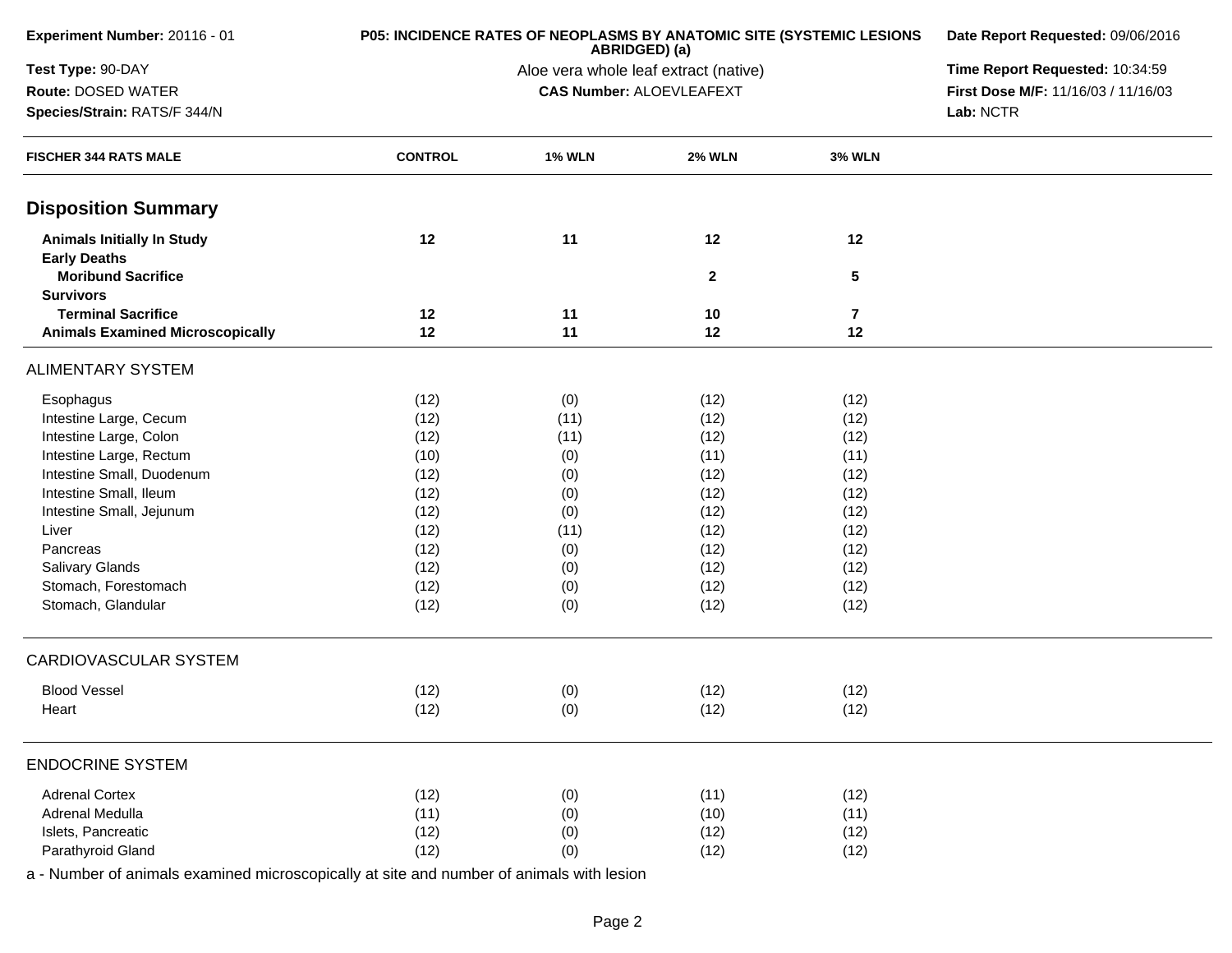| Experiment Number: 20116 - 01                                                                                    | P05: INCIDENCE RATES OF NEOPLASMS BY ANATOMIC SITE (SYSTEMIC LESIONS | Date Report Requested: 09/06/2016<br>Time Report Requested: 10:34:59<br>First Dose M/F: 11/16/03 / 11/16/03<br>Lab: NCTR |                                             |                                             |  |
|------------------------------------------------------------------------------------------------------------------|----------------------------------------------------------------------|--------------------------------------------------------------------------------------------------------------------------|---------------------------------------------|---------------------------------------------|--|
| Test Type: 90-DAY<br>Route: DOSED WATER<br>Species/Strain: RATS/F 344/N                                          |                                                                      |                                                                                                                          |                                             |                                             |  |
| <b>FISCHER 344 RATS MALE</b>                                                                                     | <b>CONTROL</b>                                                       | <b>1% WLN</b>                                                                                                            | <b>2% WLN</b>                               | <b>3% WLN</b>                               |  |
| <b>Pituitary Gland</b><br><b>Thyroid Gland</b>                                                                   | (9)<br>(12)                                                          | (0)<br>(0)                                                                                                               | (12)<br>(12)                                | (10)<br>(12)                                |  |
| <b>GENERAL BODY SYSTEM</b>                                                                                       |                                                                      |                                                                                                                          |                                             |                                             |  |
| None                                                                                                             |                                                                      |                                                                                                                          |                                             |                                             |  |
| <b>GENITAL SYSTEM</b>                                                                                            |                                                                      |                                                                                                                          |                                             |                                             |  |
| <b>Coagulating Gland</b><br>Epididymis<br><b>Preputial Gland</b><br>Prostate<br>Seminal Vesicle<br><b>Testes</b> | (0)<br>(12)<br>(12)<br>(12)<br>(12)<br>(12)                          | (0)<br>(0)<br>(0)<br>(0)<br>(0)<br>(0)                                                                                   | (0)<br>(12)<br>(12)<br>(12)<br>(12)<br>(12) | (3)<br>(12)<br>(12)<br>(12)<br>(12)<br>(12) |  |
| <b>HEMATOPOIETIC SYSTEM</b>                                                                                      |                                                                      |                                                                                                                          |                                             |                                             |  |
| <b>Bone Marrow</b><br>Lymph Node<br>Lymph Node, Mandibular<br>Lymph Node, Mesenteric<br>Spleen<br>Thymus         | (12)<br>(0)<br>(12)<br>(12)<br>(12)<br>(12)                          | (0)<br>(0)<br>(0)<br>(3)<br>(11)<br>(0)                                                                                  | (12)<br>(0)<br>(12)<br>(11)<br>(12)<br>(11) | (12)<br>(1)<br>(12)<br>(12)<br>(12)<br>(12) |  |
| <b>INTEGUMENTARY SYSTEM</b>                                                                                      |                                                                      |                                                                                                                          |                                             |                                             |  |
| <b>Mammary Gland</b><br>Skin                                                                                     | (12)<br>(12)                                                         | (0)<br>(0)                                                                                                               | (8)<br>(12)                                 | (11)<br>(12)                                |  |
| MUSCULOSKELETAL SYSTEM                                                                                           |                                                                      |                                                                                                                          |                                             |                                             |  |
| Bone, Femur                                                                                                      | (12)                                                                 | (0)                                                                                                                      | (12)                                        | (12)                                        |  |
| a - Number of animals examined microscopically at site and number of animals with lesion                         |                                                                      |                                                                                                                          |                                             |                                             |  |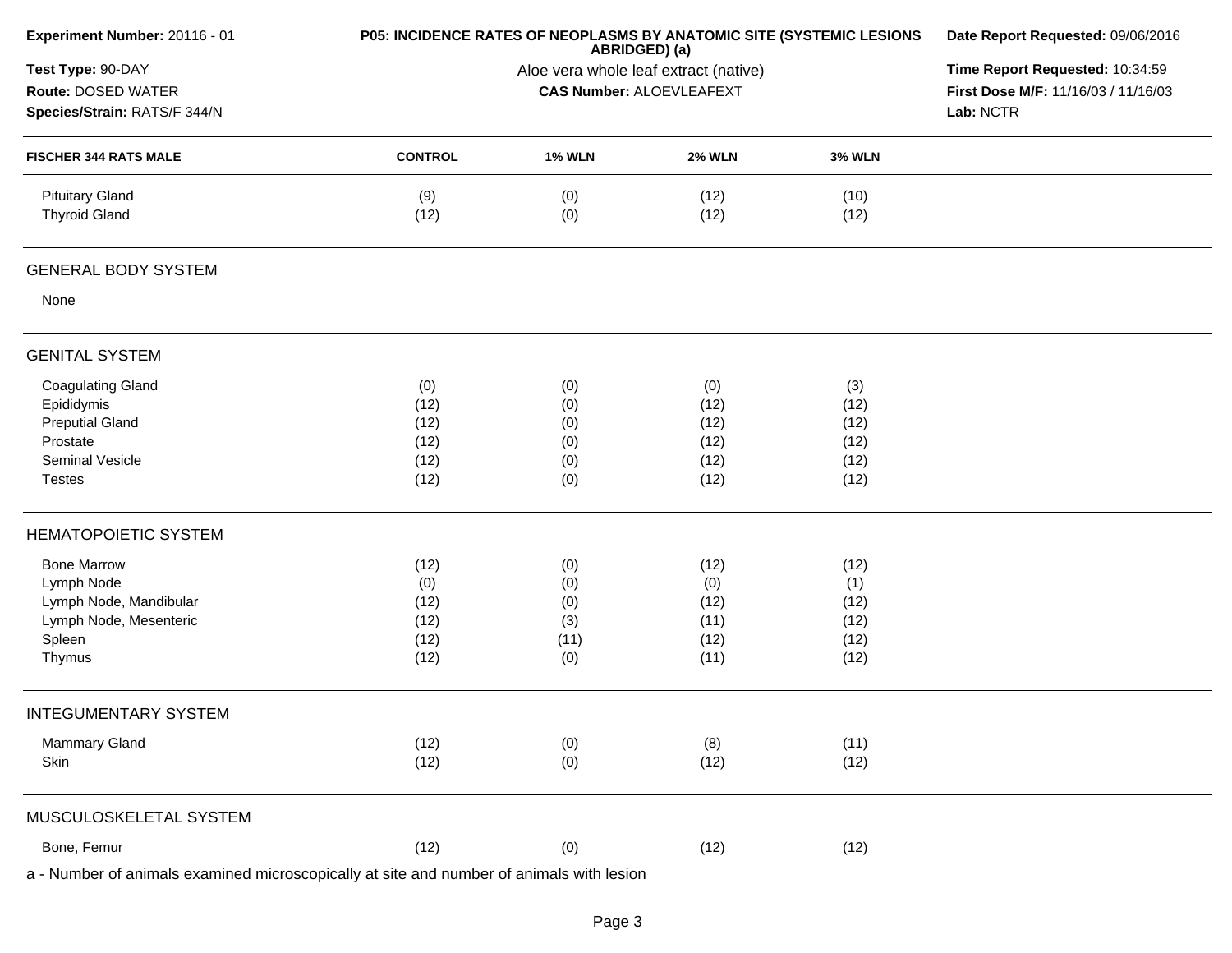| Experiment Number: 20116 - 01                                                                           |                      | P05: INCIDENCE RATES OF NEOPLASMS BY ANATOMIC SITE (SYSTEMIC LESIONS<br>ABRIDGED) (a) |                      |                      |  |  |
|---------------------------------------------------------------------------------------------------------|----------------------|---------------------------------------------------------------------------------------|----------------------|----------------------|--|--|
| Test Type: 90-DAY<br>Route: DOSED WATER<br>Species/Strain: RATS/F 344/N<br><b>FISCHER 344 RATS MALE</b> |                      | Time Report Requested: 10:34:59<br>First Dose M/F: 11/16/03 / 11/16/03<br>Lab: NCTR   |                      |                      |  |  |
|                                                                                                         | <b>CONTROL</b>       | <b>1% WLN</b>                                                                         | <b>2% WLN</b>        | <b>3% WLN</b>        |  |  |
| NERVOUS SYSTEM                                                                                          |                      |                                                                                       |                      |                      |  |  |
| Brain, Brain Stem<br>Brain, Cerebellum<br>Brain, Cerebrum                                               | (12)<br>(12)<br>(12) | (0)<br>(0)<br>(0)                                                                     | (12)<br>(12)<br>(12) | (12)<br>(12)<br>(12) |  |  |
| <b>RESPIRATORY SYSTEM</b>                                                                               |                      |                                                                                       |                      |                      |  |  |
| Lung<br>Nose<br>Trachea                                                                                 | (12)<br>(12)<br>(12) | (0)<br>(0)<br>(0)                                                                     | (12)<br>(12)<br>(12) | (12)<br>(12)<br>(12) |  |  |
| SPECIAL SENSES SYSTEM                                                                                   |                      |                                                                                       |                      |                      |  |  |
| Eye<br>Harderian Gland                                                                                  | (12)<br>(12)         | (0)<br>(0)                                                                            | (12)<br>(12)         | (12)<br>(12)         |  |  |
| <b>URINARY SYSTEM</b>                                                                                   |                      |                                                                                       |                      |                      |  |  |
| Kidney<br><b>Urinary Bladder</b>                                                                        | (12)<br>(12)         | (11)<br>(0)                                                                           | (12)<br>(12)         | (12)<br>(12)         |  |  |
|                                                                                                         |                      |                                                                                       |                      |                      |  |  |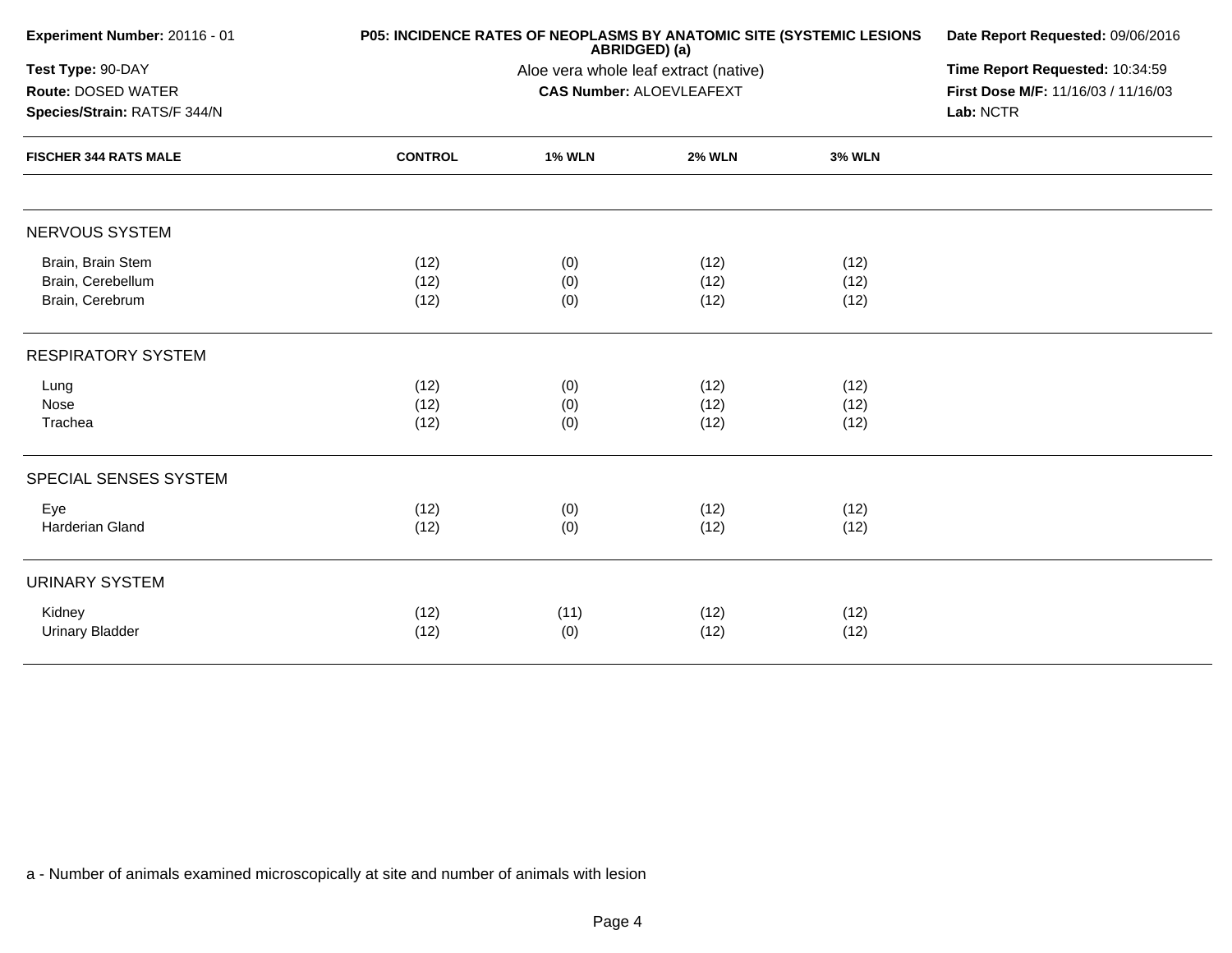| Experiment Number: 20116 - 01                                                       | P05: INCIDENCE RATES OF NEOPLASMS BY ANATOMIC SITE (SYSTEMIC LESIONS | Date Report Requested: 09/06/2016 |                                 |               |                                     |
|-------------------------------------------------------------------------------------|----------------------------------------------------------------------|-----------------------------------|---------------------------------|---------------|-------------------------------------|
| Test Type: 90-DAY                                                                   | Aloe vera whole leaf extract (native)                                |                                   |                                 |               |                                     |
| Route: DOSED WATER                                                                  |                                                                      |                                   | <b>CAS Number: ALOEVLEAFEXT</b> |               | First Dose M/F: 11/16/03 / 11/16/03 |
| Species/Strain: RATS/F 344/N                                                        |                                                                      |                                   |                                 |               | Lab: NCTR                           |
| <b>FISCHER 344 RATS MALE</b>                                                        | <b>CONTROL</b>                                                       | <b>1% WLN</b>                     | <b>2% WLN</b>                   | <b>3% WLN</b> |                                     |
| <b>Tumor Summary for Males</b>                                                      |                                                                      |                                   |                                 |               |                                     |
| <b>Total Animals with Primary Neoplasms (b)</b><br><b>Total Primary Neoplasms</b>   |                                                                      |                                   |                                 |               |                                     |
| <b>Total Animals with Benign Neoplasms</b><br><b>Total Benign Neoplasms</b>         |                                                                      |                                   |                                 |               |                                     |
| <b>Total Animals with Malignant Neoplasms</b><br><b>Total Malignant Neoplasms</b>   |                                                                      |                                   |                                 |               |                                     |
| <b>Total Animals with Metastatic Neoplasms</b><br><b>Total Metastatic Neoplasms</b> |                                                                      |                                   |                                 |               |                                     |
| <b>Total Animals with Malignant Neoplasms</b><br><b>Uncertain Primary Site</b>      |                                                                      |                                   |                                 |               |                                     |
| <b>Total Animals with Neoplasms Uncertain-</b><br><b>Benign or Malignant</b>        |                                                                      |                                   |                                 |               |                                     |
| <b>Total Uncertain Neoplasms</b>                                                    |                                                                      |                                   |                                 |               |                                     |

\*\*\* END OF MALE \*\*\*

a - Number of animals examined microscopically at site and number of animals with lesion

b - Primary tumors: all tumors except metastatic tumors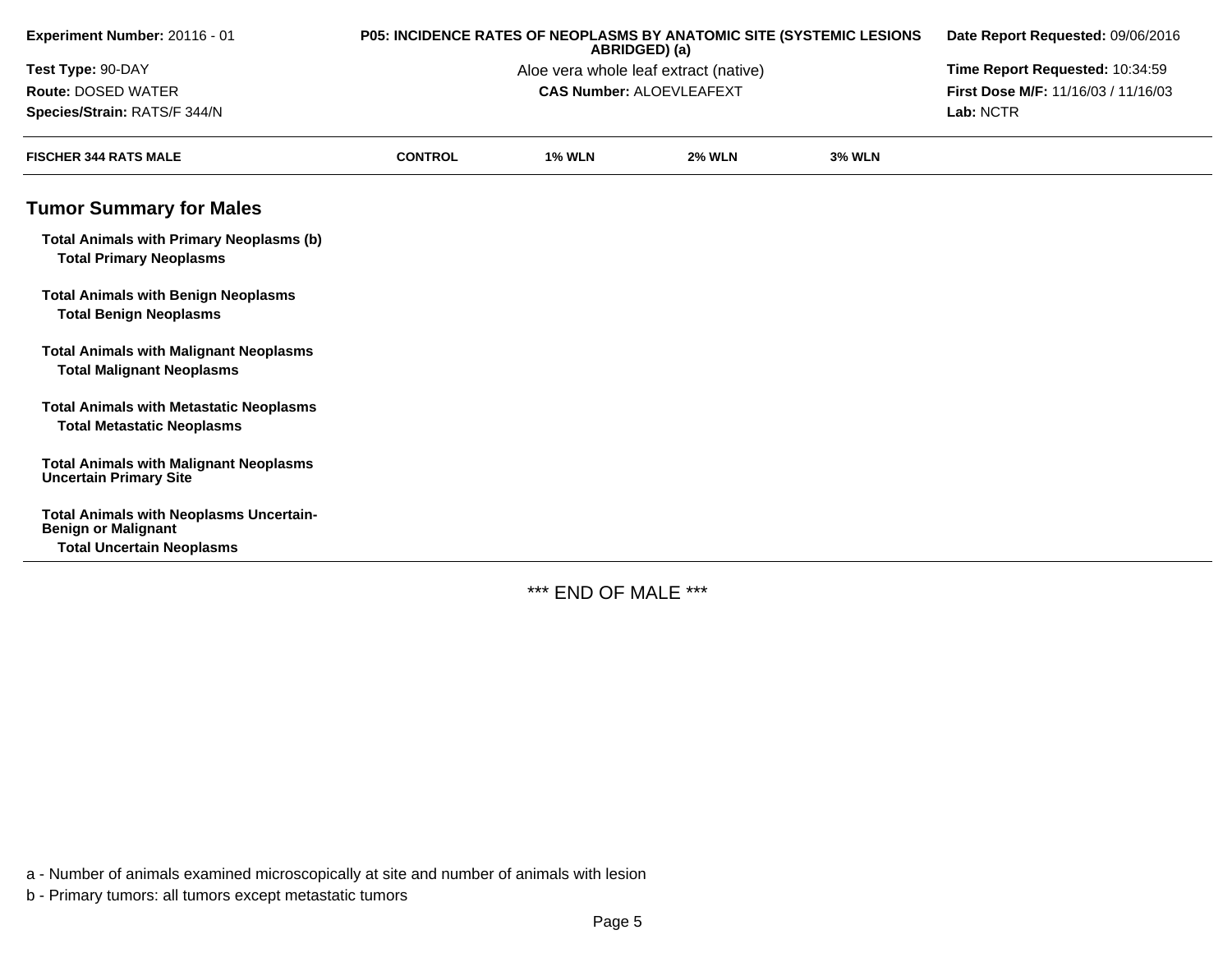| Experiment Number: 20116 - 01                     | <b>P05: INCIDENCE RATES OF NEOPLASMS BY ANATOMIC SITE (SYSTEMIC LESIONS)</b> | Date Report Requested: 09/06/2016     |                                 |                              |                                     |  |
|---------------------------------------------------|------------------------------------------------------------------------------|---------------------------------------|---------------------------------|------------------------------|-------------------------------------|--|
| Test Type: 90-DAY                                 |                                                                              | Aloe vera whole leaf extract (native) |                                 |                              |                                     |  |
| <b>Route: DOSED WATER</b>                         |                                                                              |                                       | <b>CAS Number: ALOEVLEAFEXT</b> |                              | First Dose M/F: 11/16/03 / 11/16/03 |  |
| Species/Strain: RATS/F 344/N                      |                                                                              |                                       |                                 |                              |                                     |  |
| <b>FISCHER 344 RATS FEMALE</b>                    | <b>CONTROL</b>                                                               | <b>1% WLN</b>                         | <b>2% WLN</b>                   | <b>3% WLN</b>                |                                     |  |
| <b>Disposition Summary</b>                        |                                                                              |                                       |                                 |                              |                                     |  |
| <b>Animals Initially In Study</b>                 | 12                                                                           | 12                                    | 12                              | 12                           |                                     |  |
| <b>Early Deaths</b>                               |                                                                              |                                       |                                 |                              |                                     |  |
| <b>Moribund Sacrifice</b><br><b>Natural Death</b> |                                                                              |                                       | 4                               | $\overline{\mathbf{r}}$<br>1 |                                     |  |
| <b>Survivors</b>                                  |                                                                              |                                       |                                 |                              |                                     |  |
| <b>Terminal Sacrifice</b>                         | 12                                                                           | 12                                    | 8                               | 4                            |                                     |  |
| <b>Animals Examined Microscopically</b>           | 12                                                                           | 12                                    | 12                              | 11                           |                                     |  |
| <b>ALIMENTARY SYSTEM</b>                          |                                                                              |                                       |                                 |                              |                                     |  |
| Esophagus                                         | (12)                                                                         | (0)                                   | (11)                            | (11)                         |                                     |  |
| Intestine Large, Cecum                            | (12)                                                                         | (12)                                  | (12)                            | (11)                         |                                     |  |
| Intestine Large, Colon                            | (12)                                                                         | (12)                                  | (12)                            | (11)                         |                                     |  |
| Intestine Large, Rectum                           | (11)                                                                         | (0)                                   | (12)                            | (11)                         |                                     |  |
| Intestine Small, Duodenum                         | (12)                                                                         | (0)                                   | (12)                            | (11)                         |                                     |  |
| Intestine Small, Ileum                            | (12)                                                                         | (0)                                   | (12)                            | (11)                         |                                     |  |
| Intestine Small, Jejunum                          | (12)                                                                         | (0)                                   | (12)                            | (11)                         |                                     |  |
| Liver                                             | (12)                                                                         | (12)                                  | (12)                            | (11)                         |                                     |  |
| Pancreas                                          | (12)                                                                         | (0)                                   | (12)                            | (11)                         |                                     |  |
| Salivary Glands<br>Stomach, Forestomach           | (12)                                                                         | (0)                                   | (12)                            | (11)                         |                                     |  |
| Stomach, Glandular                                | (12)<br>(12)                                                                 | (0)                                   | (12)<br>(12)                    | (11)<br>(11)                 |                                     |  |
|                                                   |                                                                              | (0)                                   |                                 |                              |                                     |  |
| CARDIOVASCULAR SYSTEM                             |                                                                              |                                       |                                 |                              |                                     |  |
| <b>Blood Vessel</b>                               | (12)                                                                         | (0)                                   | (12)                            | (11)                         |                                     |  |
| Heart                                             | (12)                                                                         | (0)                                   | (12)                            | (11)                         |                                     |  |
| <b>ENDOCRINE SYSTEM</b>                           |                                                                              |                                       |                                 |                              |                                     |  |
| <b>Adrenal Cortex</b>                             | (12)                                                                         | (0)                                   | (12)                            | (11)                         |                                     |  |
| Adrenal Medulla                                   | (12)                                                                         | (0)                                   | (12)                            | (10)                         |                                     |  |
| Islets, Pancreatic                                | (12)                                                                         | (0)                                   | (12)                            | (11)                         |                                     |  |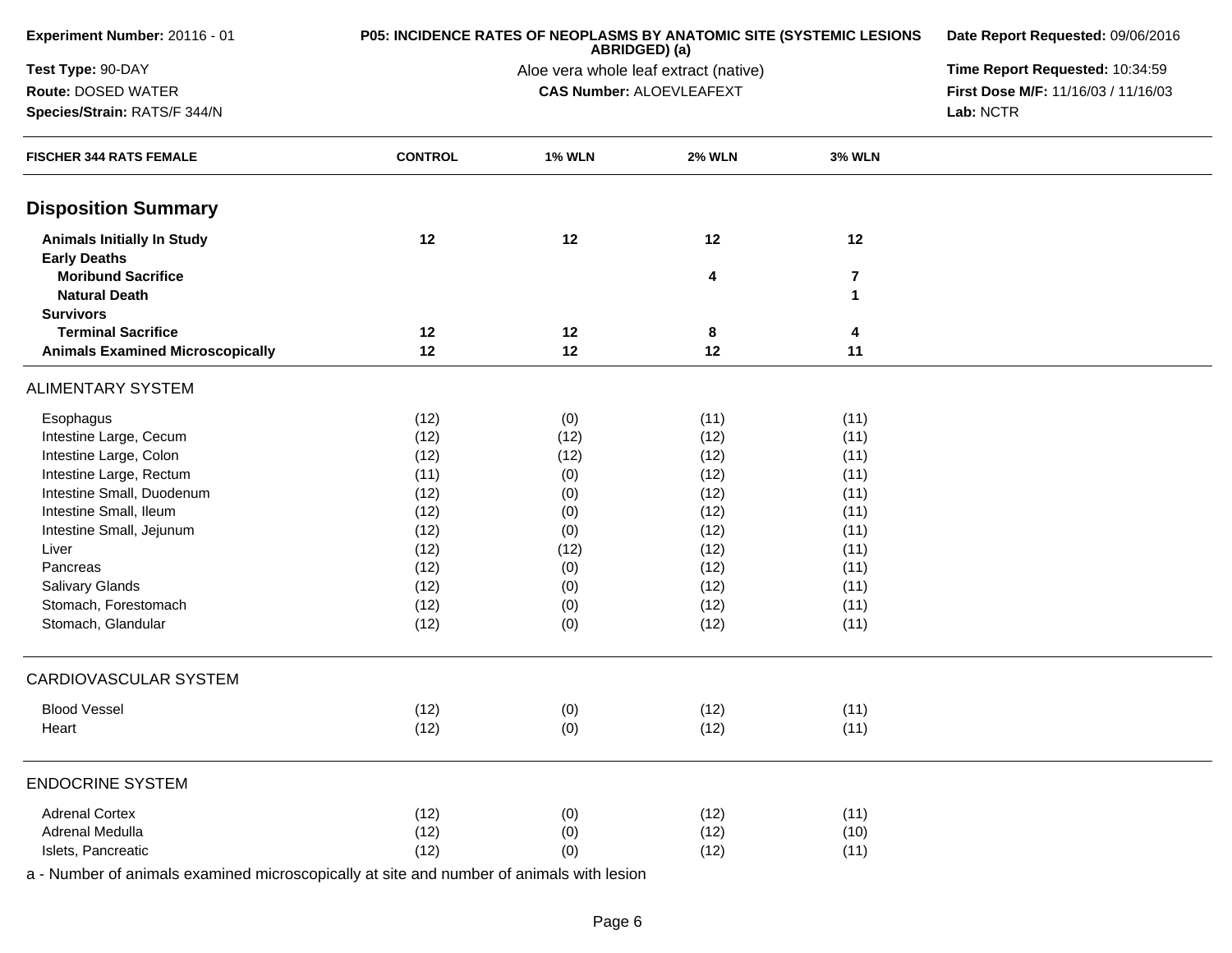| Experiment Number: 20116 - 01                                           | P05: INCIDENCE RATES OF NEOPLASMS BY ANATOMIC SITE (SYSTEMIC LESIONS | Date Report Requested: 09/06/2016<br>Time Report Requested: 10:34:59<br>First Dose M/F: 11/16/03 / 11/16/03<br>Lab: NCTR |                      |                      |  |
|-------------------------------------------------------------------------|----------------------------------------------------------------------|--------------------------------------------------------------------------------------------------------------------------|----------------------|----------------------|--|
| Test Type: 90-DAY<br>Route: DOSED WATER<br>Species/Strain: RATS/F 344/N |                                                                      |                                                                                                                          |                      |                      |  |
| <b>FISCHER 344 RATS FEMALE</b>                                          | <b>CONTROL</b>                                                       | <b>1% WLN</b>                                                                                                            | <b>2% WLN</b>        | <b>3% WLN</b>        |  |
| Parathyroid Gland<br><b>Pituitary Gland</b><br><b>Thyroid Gland</b>     | (11)<br>(12)<br>(12)                                                 | (0)<br>(0)<br>(0)                                                                                                        | (10)<br>(11)<br>(11) | (11)<br>(10)<br>(11) |  |
| <b>GENERAL BODY SYSTEM</b>                                              |                                                                      |                                                                                                                          |                      |                      |  |
| None                                                                    |                                                                      |                                                                                                                          |                      |                      |  |
| <b>GENITAL SYSTEM</b>                                                   |                                                                      |                                                                                                                          |                      |                      |  |
| <b>Clitoral Gland</b>                                                   | (12)                                                                 | (0)                                                                                                                      | (12)                 | (11)                 |  |
| Ovary<br>Uterus                                                         | (12)<br>(12)                                                         | (0)                                                                                                                      | (12)<br>(12)         | (11)                 |  |
| Vagina                                                                  | (0)                                                                  | (2)<br>(0)                                                                                                               | (0)                  | (11)<br>(1)          |  |
| <b>HEMATOPOIETIC SYSTEM</b>                                             |                                                                      |                                                                                                                          |                      |                      |  |
| <b>Bone Marrow</b>                                                      | (12)                                                                 | (0)                                                                                                                      | (12)                 | (11)                 |  |
| Lymph Node                                                              | (0)                                                                  | (0)                                                                                                                      | (1)                  | (0)                  |  |
| Lymph Node, Mandibular<br>Lymph Node, Mesenteric                        | (12)<br>(12)                                                         | (0)                                                                                                                      | (12)                 | (11)<br>(10)         |  |
| Spleen                                                                  | (12)                                                                 | (4)<br>(12)                                                                                                              | (12)<br>(12)         | (11)                 |  |
| Thymus                                                                  | (12)                                                                 | (0)                                                                                                                      | (12)                 | (10)                 |  |
| <b>INTEGUMENTARY SYSTEM</b>                                             |                                                                      |                                                                                                                          |                      |                      |  |
| Mammary Gland                                                           | (12)                                                                 | (0)                                                                                                                      | (12)                 | (8)                  |  |
| Skin                                                                    | (12)                                                                 | (0)                                                                                                                      | (12)                 | (11)                 |  |
| MUSCULOSKELETAL SYSTEM                                                  |                                                                      |                                                                                                                          |                      |                      |  |
| Bone, Femur                                                             | (12)                                                                 | (0)                                                                                                                      | (12)                 | (11)                 |  |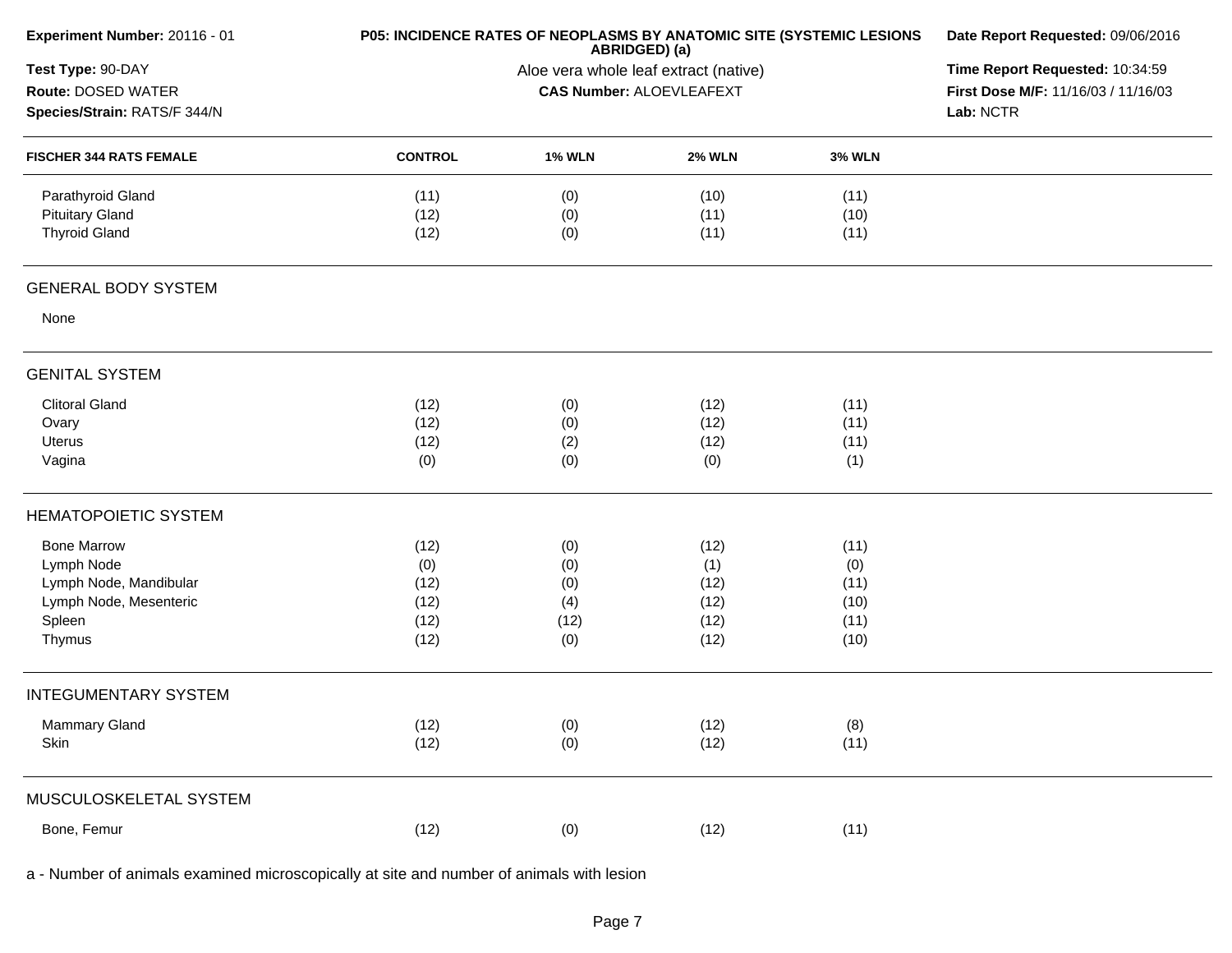| Experiment Number: 20116 - 01                                                                                    |                      | P05: INCIDENCE RATES OF NEOPLASMS BY ANATOMIC SITE (SYSTEMIC LESIONS<br>ABRIDGED) (a) |                      |                      |  |  |
|------------------------------------------------------------------------------------------------------------------|----------------------|---------------------------------------------------------------------------------------|----------------------|----------------------|--|--|
| Test Type: 90-DAY<br><b>Route: DOSED WATER</b><br>Species/Strain: RATS/F 344/N<br><b>FISCHER 344 RATS FEMALE</b> |                      | Time Report Requested: 10:34:59<br>First Dose M/F: 11/16/03 / 11/16/03<br>Lab: NCTR   |                      |                      |  |  |
|                                                                                                                  | <b>CONTROL</b>       | <b>1% WLN</b>                                                                         | <b>2% WLN</b>        | <b>3% WLN</b>        |  |  |
| NERVOUS SYSTEM                                                                                                   |                      |                                                                                       |                      |                      |  |  |
| Brain, Brain Stem<br>Brain, Cerebellum<br>Brain, Cerebrum                                                        | (12)<br>(12)<br>(12) | (0)<br>(0)<br>(0)                                                                     | (12)<br>(12)<br>(12) | (11)<br>(11)<br>(11) |  |  |
| <b>RESPIRATORY SYSTEM</b>                                                                                        |                      |                                                                                       |                      |                      |  |  |
| Lung<br>Nose<br>Trachea                                                                                          | (12)<br>(12)<br>(12) | (0)<br>(0)<br>(0)                                                                     | (12)<br>(12)<br>(11) | (11)<br>(11)<br>(11) |  |  |
| SPECIAL SENSES SYSTEM                                                                                            |                      |                                                                                       |                      |                      |  |  |
| Eye<br>Harderian Gland                                                                                           | (12)<br>(12)         | (0)<br>(0)                                                                            | (12)<br>(12)         | (11)<br>(11)         |  |  |
| <b>URINARY SYSTEM</b>                                                                                            |                      |                                                                                       |                      |                      |  |  |
| Kidney<br><b>Urinary Bladder</b>                                                                                 | (12)<br>(12)         | (12)<br>(0)                                                                           | (12)<br>(12)         | (11)<br>(11)         |  |  |
|                                                                                                                  |                      |                                                                                       |                      |                      |  |  |